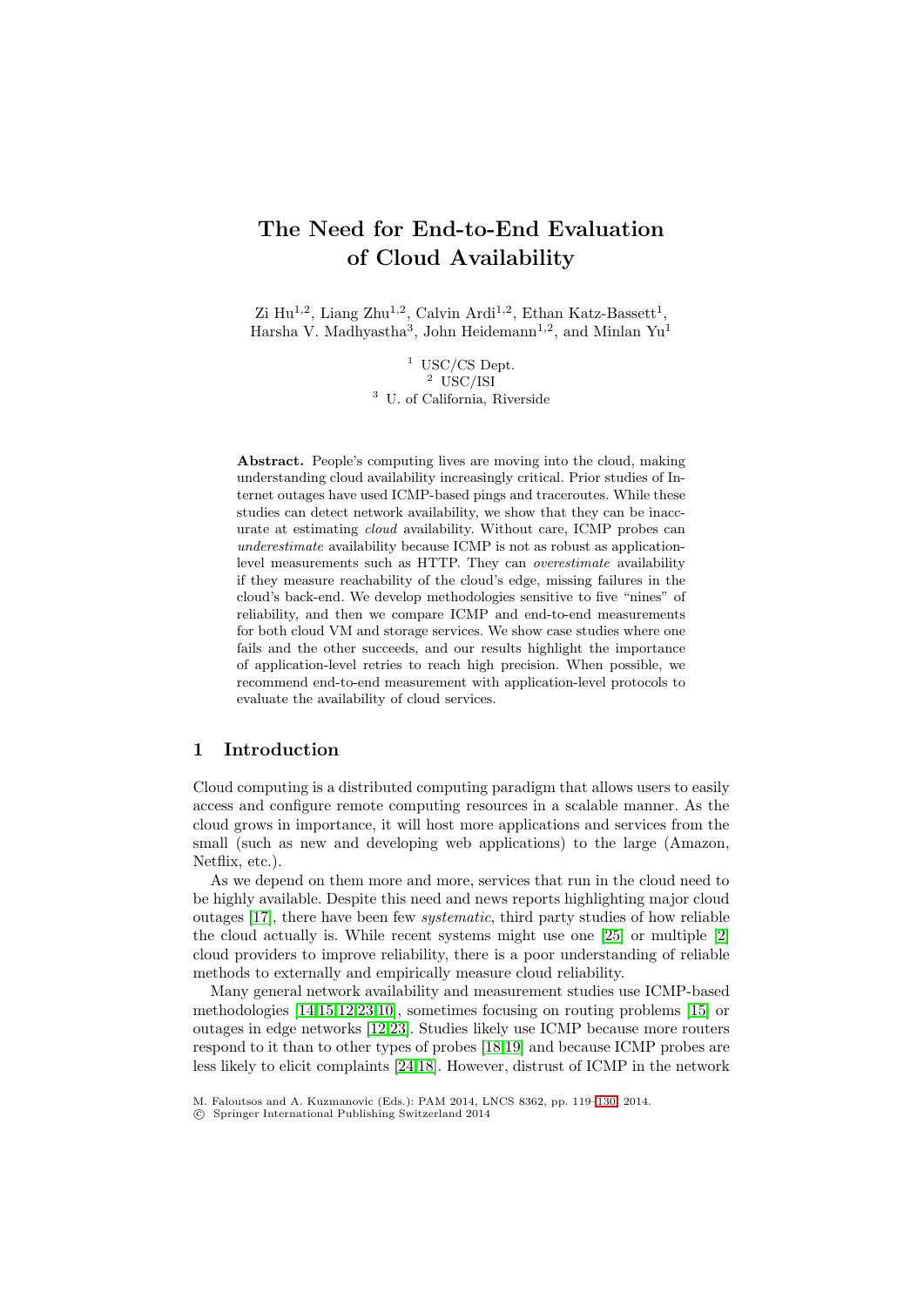| duration target |  |                                                                                                            | sources method |                                       |
|-----------------|--|------------------------------------------------------------------------------------------------------------|----------------|---------------------------------------|
|                 |  | start (days) service (provider)                                                                            |                | $(VPs)$ tries/interval                |
|                 |  | $2013-03-11$ $+33$ VM (Amazon)                                                                             |                | $23 \times 10 \text{ min.}$           |
|                 |  | $2013-03-11$ $+33$ storage (Amazon, Google, Microsoft)                                                     |                | $23 \times 10 \text{ min.}$           |
|                 |  | $2013-06-18$ +17 VM (Amazon)                                                                               |                | $54 \quad 9 \times / 11 \text{ min.}$ |
|                 |  | 2013-06-18 $+75$ storage (Amazon, Google, Microsoft) $54 \frac{9 \times 11 \text{ min}}{11 \text{ min}}$ . |                |                                       |

<span id="page-1-0"></span>**Table 1.** Datasets used in this paper

operator community [\[1\]](#page-10-5) calls into question the accuracy and reliability of using only ICMP to measuring availability. While effective for network measurements, ICMP is not perfect, and care must be taken to consider filtering, rate limiting, and depreferential service.

The contribution of this paper is to develop and compare mechanisms to measure cloud reliability. We show that ICMP-based measurements are inaccurate at measuring cloud availability and that *end-to-end measurements* are *necessary* to establish cloud availability.

We first compare ICMP and HTTP to measure cloud reliability at the network and application levels, and then apply them to several cloud VM and storage services. We evaluate the effect of retries and show that ICMP has a higher loss rate than random packet loss alone predicts (Section [3\)](#page-3-0). While ICMP and HTTP nearly always agree, they sometimes disagree. ICMP occasionally experiences a period of loss from some vantage points and thus will *overestimate* cloud outages—a weakness of the methodology. Less frequently, we see that HTTP probing shows outages that last for extended periods from some vantage points; ICMP would *underestimate* these outages because of its failure to reach the provided service. We conclude that, although application-level methods such as HTTP probing incur the cost of provisioning and accessing cloud resources, they are necessary to accurately assess cloud reliability.

# **2 Methodology**

We use two methods to study availability: ICMP probes at the network level, and end-to-end probes with HTTP at the application level. We target both cloud VMs and storage services of three providers. Our work results in four datasets (Table [1\)](#page-1-0), all available on request.

## <span id="page-1-1"></span>**2.1 Outage Causes**

We measure outages in *cloud services* by taking observations from many *vantage points* (VPs). Section [2.4](#page-3-1) details our VP selection and infrastructure. To understand what these measurements tell us, we must consider potential sources of failure that can occur from the VP to the cloud. These problems may occur near the VP, in the network, near the cloud provider, at the cloud front-end, or inside the cloud infrastructure.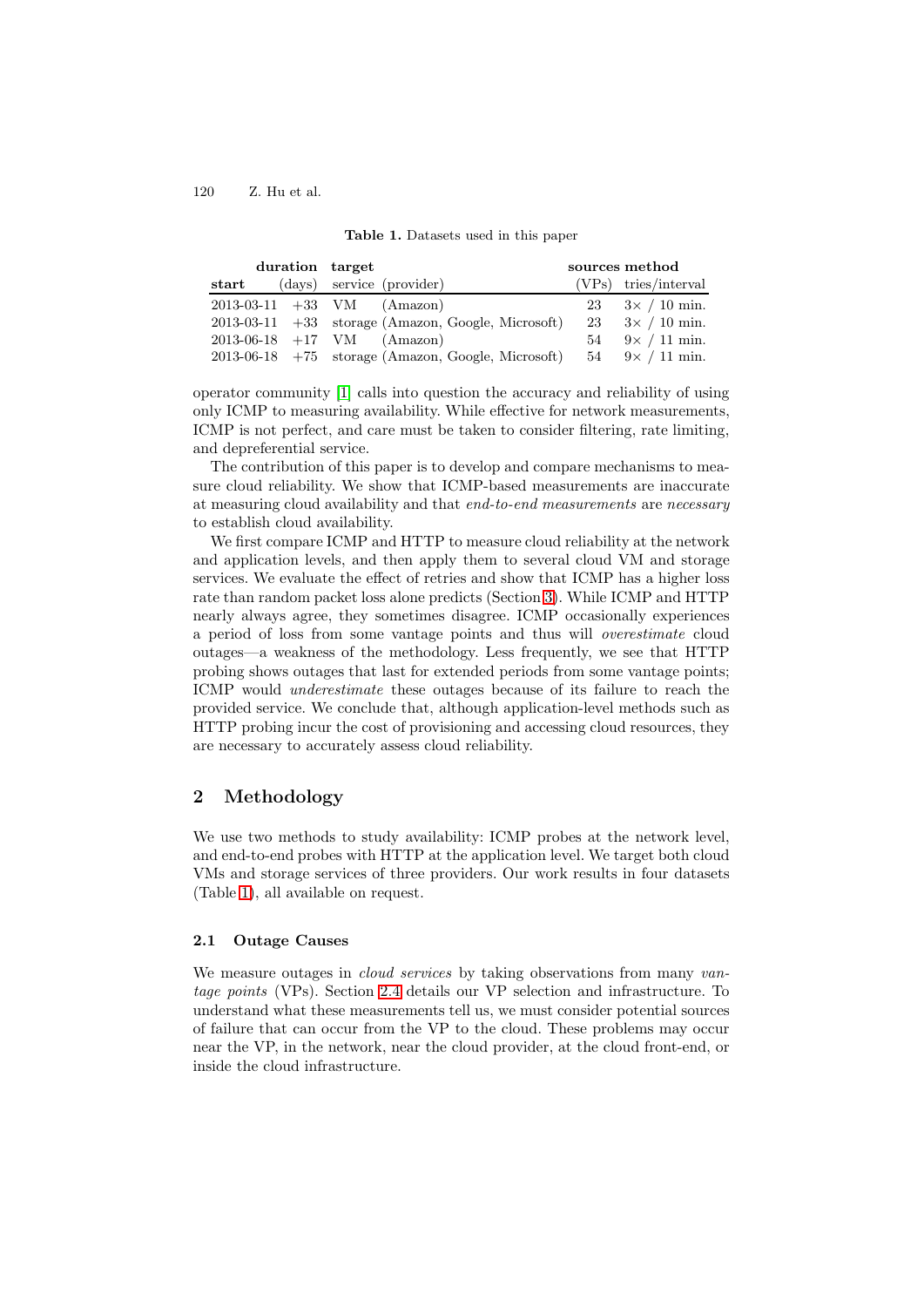We see several possible failures: (1) DNS lookup failures; (2) routing problems, either near the VP, in the network, or at the provider; (3) random packet loss in the network; (4) rate limiting, either near the VP, in the network, or at the provider; and (5) service outages inside the cloud infrastructure.

While all of these problems can interfere with use of the cloud, some, such as packet loss, are commonplace and the end user is responsible to recover from them. Others affect some measurements differently. Our goal is to understand how the choice of measurement methodologies emphasizes different failures.

#### **2.2 Outage Detection at the Network and Application Level**

We measure cloud status every 10 or 11 minutes (see Table [1\)](#page-1-0), sending ICMP and HTTP probes with retries. We record the results from many vantage points. We consider the overall response to be positive if the initial probe or any of the retries succeeds.

For network-level tests, we send an ICMP echo request, considering only positive replies as successful, and lack of a reply or any error code as negative. For end-to-end testing, we retrieve a short file over HTTP with curl. A positive response is a HTTP status code of 200 OK; any other HTTP status code is a negative response. We record curl error codes to distinguish some failure cases.

In both cases, if the initial request fails, we try two and eight additional times for the datasets that begin on 2013-03-11 and 2013-06-18, respectively. We then record the result as I or  $\overline{I}$  for ICMP success or failure, and H or  $\overline{H}$  for HTTP. In the 2013-03-11 datasets, we do not do ICMP retries unless HTTP probes fail, in which case we then perform ICMP retries in conjunction with HTTP retries.

To diagnose problems, we observe the probe at the service itself (when possible), and we record ICMP and TCP traceroutes between the VP and service.

Since routing outages near the vantage point will skew our observations, we calibrate our measurements by probing two *control sites* at USC/ISI and University of Washington. We probe these sites with the same method as probing the cloud. We discard cloud measurements when either of these control sites is unavailable.

#### **2.3 Targets: Cloud Storage and VMs**

We probe two cloud targets: virtual machines (VMs) and online storage.

**Virtual Machines:** We test VMs at Amazon only. Google's VM service is not yet public, and Microsoft VMs filter inbound and outbound ICMP traffic.

For Amazon VMs, we instantiate a micro VM on Amazon's Elastic Compute Cloud (EC2) running Ubuntu 12.04 in all eight regions (May 2013). We install lighttpd HTTP daemon and serve static, 1 kB files. We modify the firewall on each VM to allow all traffic. Each VM is given a public IP address. We probe this IP address directly. We expect both ICMP and HTTP probes to reach our VM at the kernel and application-level.

**Storage:** We test storage on three providers: Amazon Simple Storage Service (S3), Microsoft Azure, and Google Cloud Storage. Each provider exports an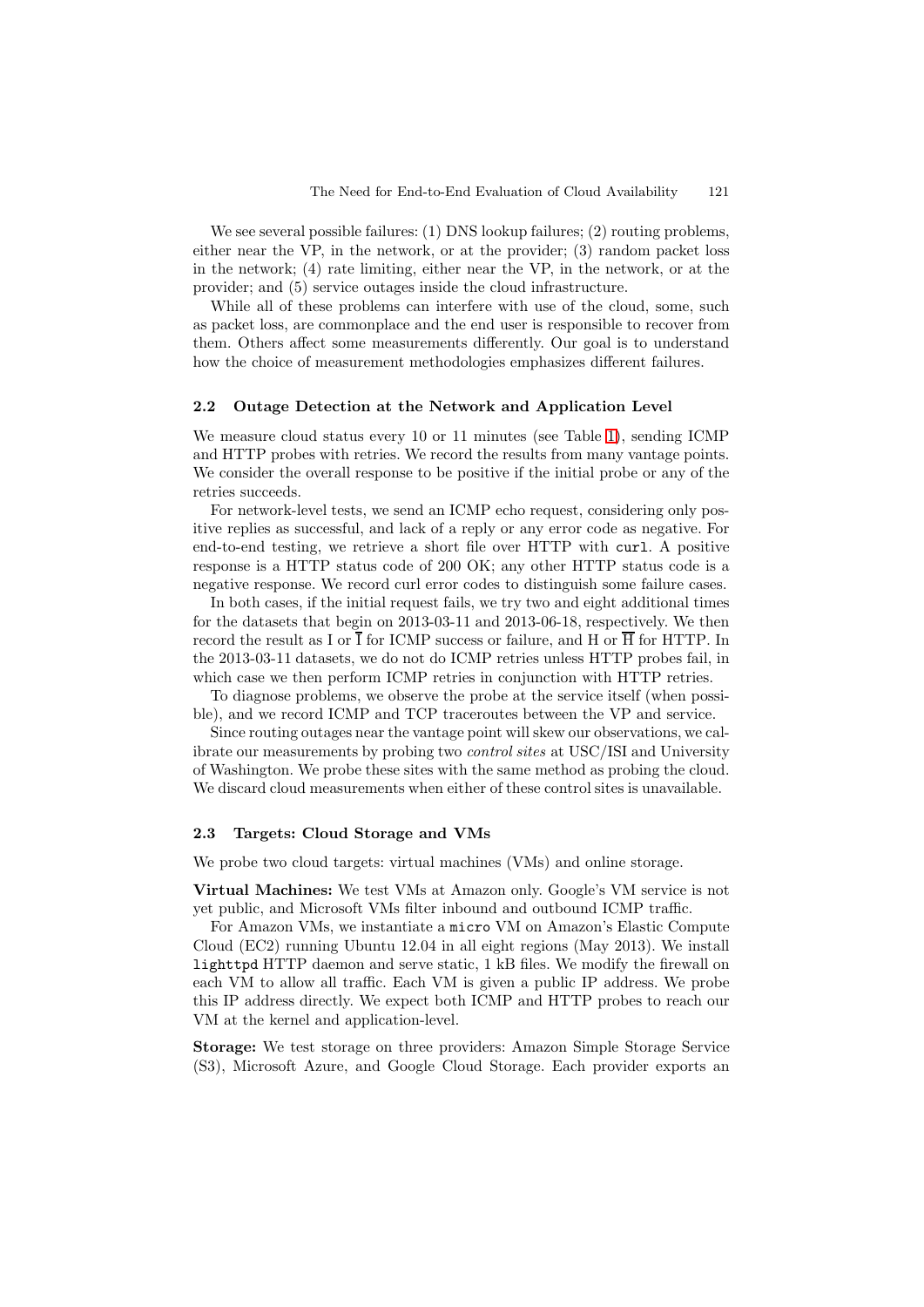

<span id="page-3-2"></span>**Fig. 1.** Probability of false positive caused by random packet loss

HTTP-based storage abstraction. We store 1 kB files on all available regions in each provider.

For ICMP probes to storage, we ping the hostname in the URL of the stored object. We expect that this probe contacts only the front-end for the service. HTTP probes retrieve data from the storage back-end. Providers do not, in general, provide details about their back-end storage architecture, and we expect data to be replicated in each datacenter and often across datacenters. HTTP, however, is an end-to-end test for storage.

## <span id="page-3-1"></span>**2.4 Sources: Vantage Points**

We probe each of our targets from *vantage points* in PlanetLab [\[5\]](#page-10-6), using 23 starting 2013-03-11 and 54 starting 2013-06-18. We limit the number of VPs to reduce cloud costs, and select them from universities around the world. We expect PlanetLab nodes to be well connected, allowing us to focus on cloud availability. We follow best practices in taking measurements from PlanetLab [\[24\]](#page-11-6).

# <span id="page-3-0"></span>**3 Evaluating the Need for Retries**

A range of possible root causes can explain an outage (Section [2.1\)](#page-1-1). To understand what measurement says about the cloud, we must first rule out mundane causes like packet loss.

While packet loss is rare, cloud outages are much rarer, so random packet loss will dominate careless observations. We next show that ICMP requires at least 5 retries, and even HTTP benefits from application-level retries in addition to kernel-level TCP retransmissions.

## **3.1 A Simple Analytic Model**

Packet loss in the network can be correlated (burst losses due to congestion, filtering) and random (queue overflow over medium timescales). We limit distortion from congestive loss by spacing probes 2 s apart, avoiding most short-term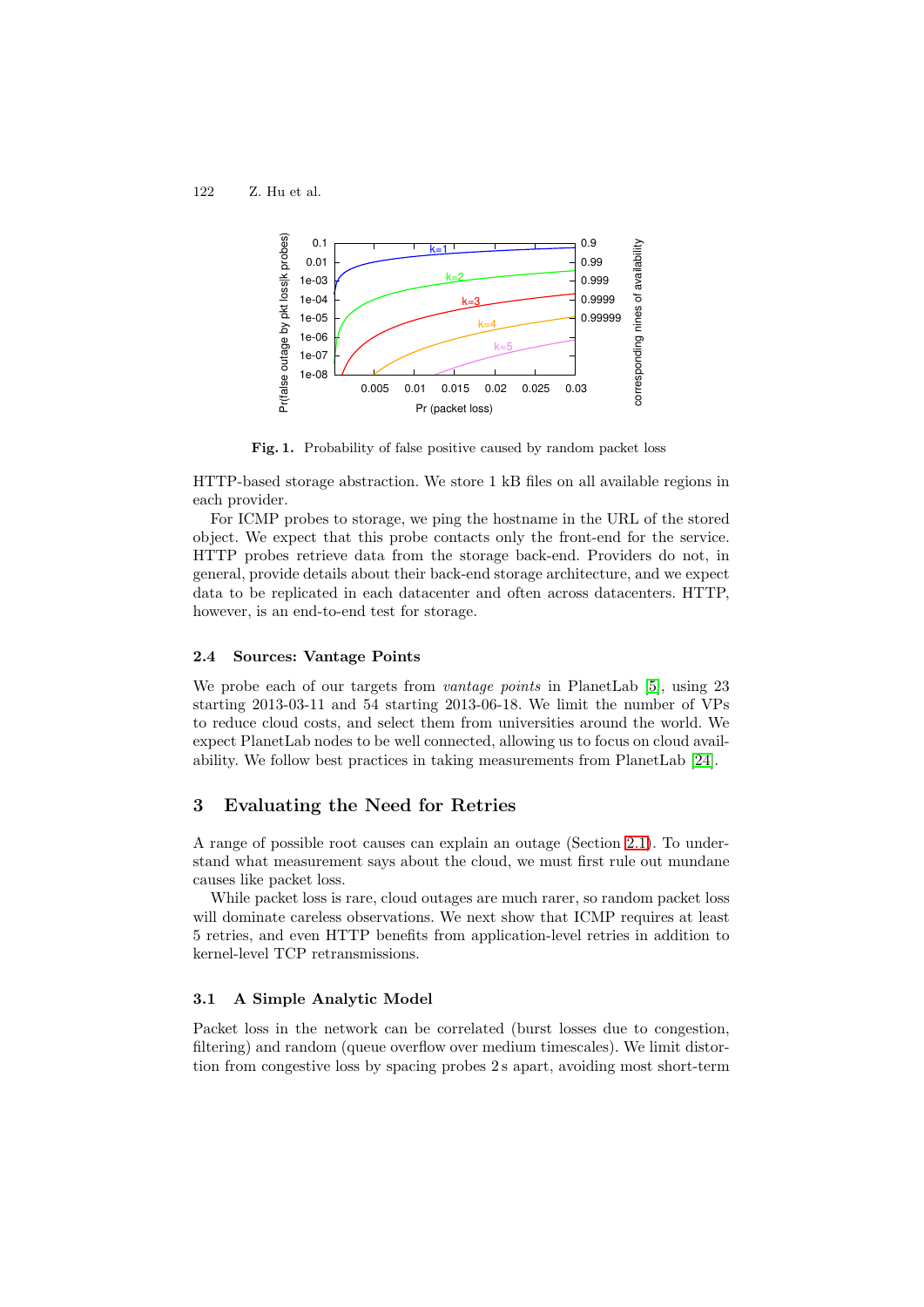

<span id="page-4-0"></span>Fig. 2. Comparing loss and reties for each target and method. Left: table of probability *first* try fails. Right: conditional probability *k*th retry fails, given failure of prior tries. Dataset: VMs (2013-06-18+17), storage (2013-06-18+75).

outages [\[22](#page-11-7)[,9\]](#page-10-7). Our probe rate (a few packets per second) is low enough to avoid rate limiting, although, in Section [4.1,](#page-5-0) we see some cases where *all* packets are dropped.

Having ruled out most sources of correlated loss, we next evaluate random loss. We first establish an analytic model of packet loss, assuming a fixed loss rate that affects packets independently. We then compare that to our experimental observations.

The curved lines in Figure [1](#page-3-2) evaluate the probability of falsely inferring an outage caused by random packet loss, as a function of packet loss rate (the *x*axis). We assume *k* tries for each probe and declare the service down when all tries fail. For packet loss *p*, we model loss of the request or response:

$$
Pr(\text{outage} \mid k \text{ probes}) = (p + (1 - p)p)^k \tag{1}
$$

Without retries  $(k = 1)$ , the false outage rate approximates the loss rate. Since wide area packet loss can be around 1%, *measurement without retries will show false outages and skew estimates of cloud reliability*. Fortunately, if we assume packet loss is independent, then a few retries drive the false outage rate well below typical cloud outage rates. For example, with three tries and 1% packet loss, probe loss will be around  $10^{-5}$ , or five nines of availability. If we assume network loss rates peak at a few percent, 4–6 tries may be appropriate. Our data starting 2013-06-18 uses 9 retries to rule out random loss.

#### **3.2 ICMP Measurements**

We next compare our model against experimental results for ICMP. The dotted lines in Figure [2](#page-4-0) show the probability the *k*th try fails if all previous *k −* 1 tries failed. We evaluate this by considering the first *k* tries from each observation.

With ICMP, we see that retries help. An initial loss is followed by a second loss only 35-45% of the time, so 55–65% of the time the second try succeeds, suggesting that the first try was random loss. This effect diminishes with more retries, generally plateauing around 5 or 6 retries. When we compare long-term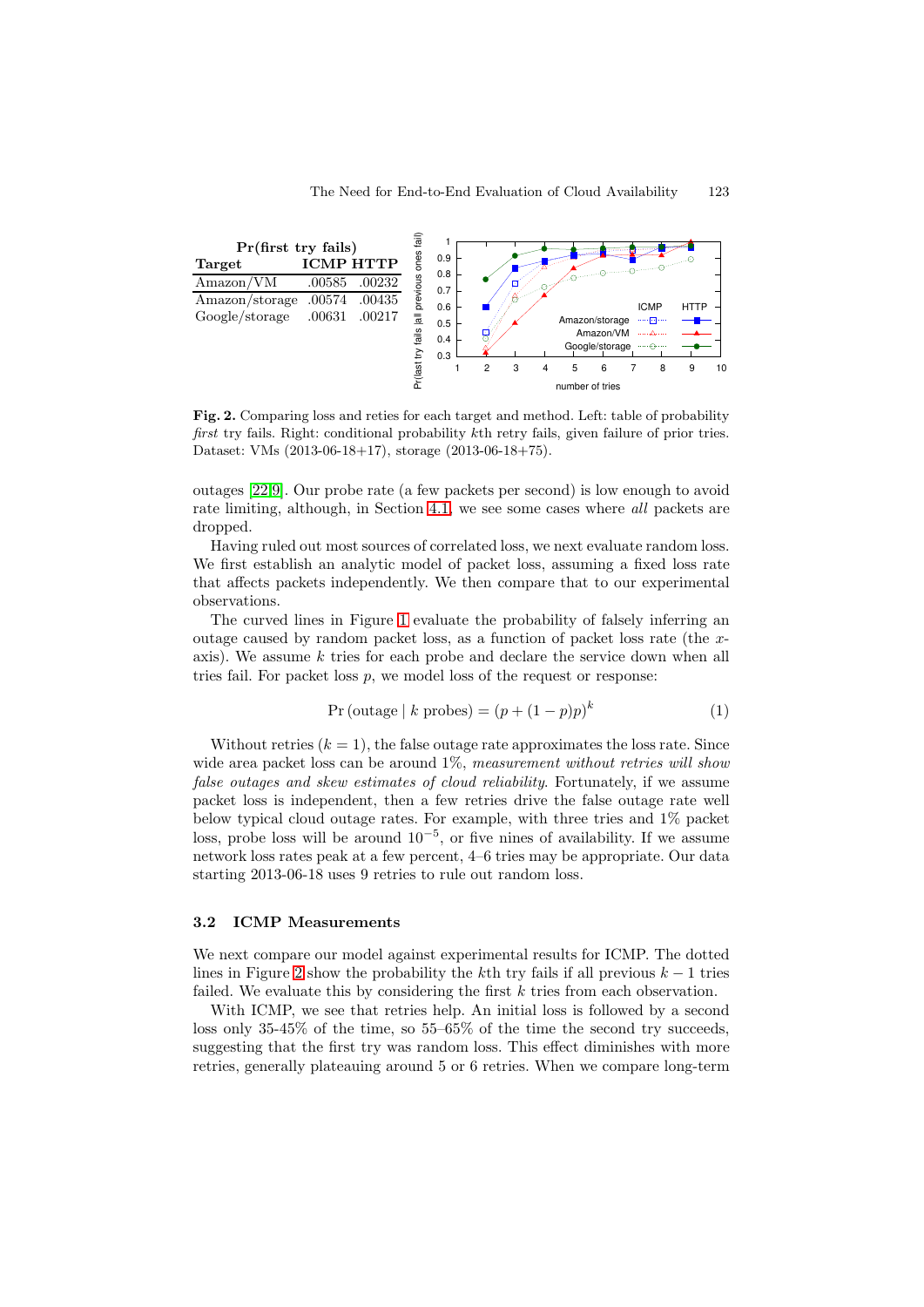observed loss rates to short-term ICMP retries, we see that losses are generally *more* correlated than predicted by our analytic model. That is, it usually takes more retries to recover from an initial loss than are predicted, but, with enough retries, we often recover from an initial loss.

## **3.3 Retries and HTTP Probes**

For HTTP-based probing, we retry at the application level, but the kernel also does retries for the TCP connection. Our HTTP client (curl) has a 10 s application timeout. The OS (Linux-2.6.32) does 3 SYN transmissions in this time, providing 2 network-level retries "for free" for each application retry.

We see this benefit in the Figure [2'](#page-4-0)s left table, where single-try HTTP losses rates are much lower than ICMP. Kernel-level retries help even with application retries, as seen in Figure [2'](#page-4-0)s right graph where the basic HTTP failure rate for Amazon/storage and Google/storage is half that of ICMP. However, even HTTP benefits from multiple application-level retries before the conditional benefit of additional tries plateaus. We recommend 6 application-level tries even for HTTP probes.

Application-level probes show even higher levels of conditional failure than network-level, with 50% of second HTTP attempts failing on average, presumably because of the additional kernel-level retries. However, this result means that 50% of second attempts *succeed*—application-level failures are sometimes transient. We thus recommend retries even for end-to-end tests.

# **4 Comparing Network and Application-Level Probing**

We next compare network- and application-level probes to judge cloud availability. We use our control sites to rule out problems near vantage points, and we use sufficient retries to avoid effects of random packet loss and transient network issue in the middle, leaving outages at or near the cloud as the primary problem. Cloud services are made up of Internet-facing front-ends with sophisticated back-end clusters. In some cases, ICMP may be handled by the front-ends, while HTTP's end-to-end tests reach into the back-end. Our goal is to compare this difference. While the protocols almost always agree, there are many small disagreements. We next show several causes of disagreement through representative examples.

# <span id="page-5-0"></span>**4.1 Comparing ICMP and HTTP Probing**

We first compare ICMP and HTTP probing, showing representative examples of several causes of disagreement. These results show the need for end-to-end measurement with application-level protocols.

**Method Agreement:** Figure [3](#page-6-0) shows the percent of disagreement between ICMP and HTTP over 17 days. Both approaches give the same result in the vast majority of measurement rounds. They disagree in at most 3% of rounds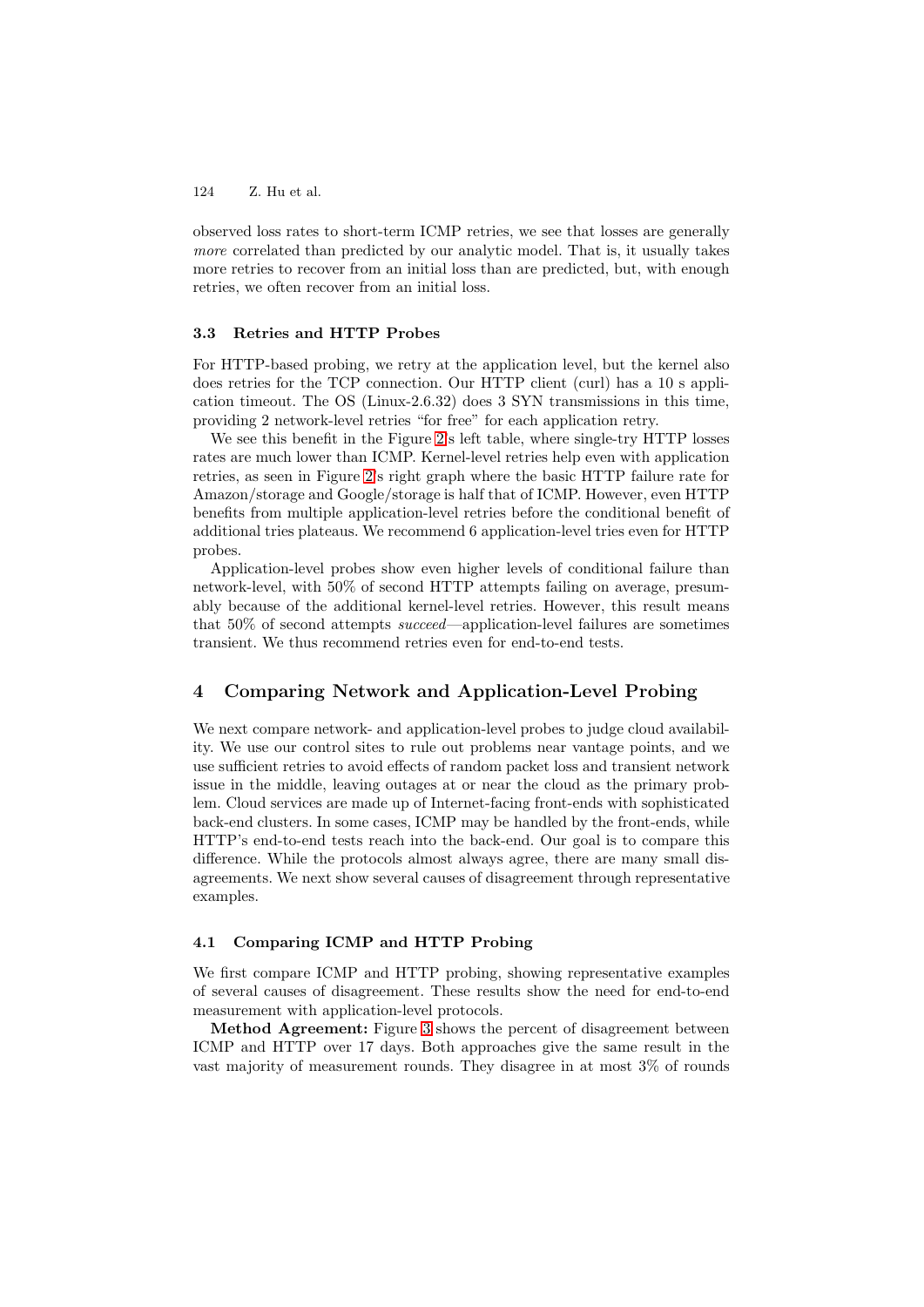

<span id="page-6-0"></span>**Fig. 3.** Quantifying disagreements between HTTP and ICMP probes. This includes either HTTP success and ICMP failure (red striped bar) or HTTP failure and ICMP success (blue bar). Dataset: 2013-06-18+17.



<span id="page-6-1"></span>**Fig. 4.** Strip chart: Amazon VM (Singapore). Dataset: 2013-03-11+33.

in a given day, and, on most days, they disagree in 0.5% or less of the rounds. The high agreement is because the monitored service is almost always up, and both methods detect it as such. On three days (June 23, 25, 29), we see complete agreement (no outages). We also see that both methods report outages on some days (for example, June 18 and 24).

To illustrate the details of an outage, Figure [4](#page-6-1) shows a *strip chart* for a provider-confirmed outage at one Amazon EC2 site [\[3\]](#page-10-8); ICMP and HTTP report the outage consistently. In this chart, each column of data shows one round of measurements (with 24-hour boundaries as vertical black lines), and each pair of rows shows ICMP and HTTP observations from one VP (the blue top is ICMP, and the lower red is HTTP). Light colors represent successful probes, medium colors represent failures of some tries (but eventual success). Dark blue diamonds show ICMP-determined outages (all ICMP tries fail); dark red squares show an HTTP outage (all HTTP tries fail). White areas show cases where one of the control nodes failed to respond to either ICMP or HTTP, or where we are unable to upload data to our collection site.

As a second example, Figure [5](#page-7-0) shows a case where both ICMP and HTTP report intermittent failures from one VP. We see intermittent problems from Koszalin University of Technology in Poland to Amazon S3's Singapore site. In fact, we observe intermittent failures between that source and destination pair for the entire duration of our measurement. This case shows that sometimes network problems between the VP and cloud (such as routing problems) persist for some time. Both ICMP and HTTP report outages for this VP.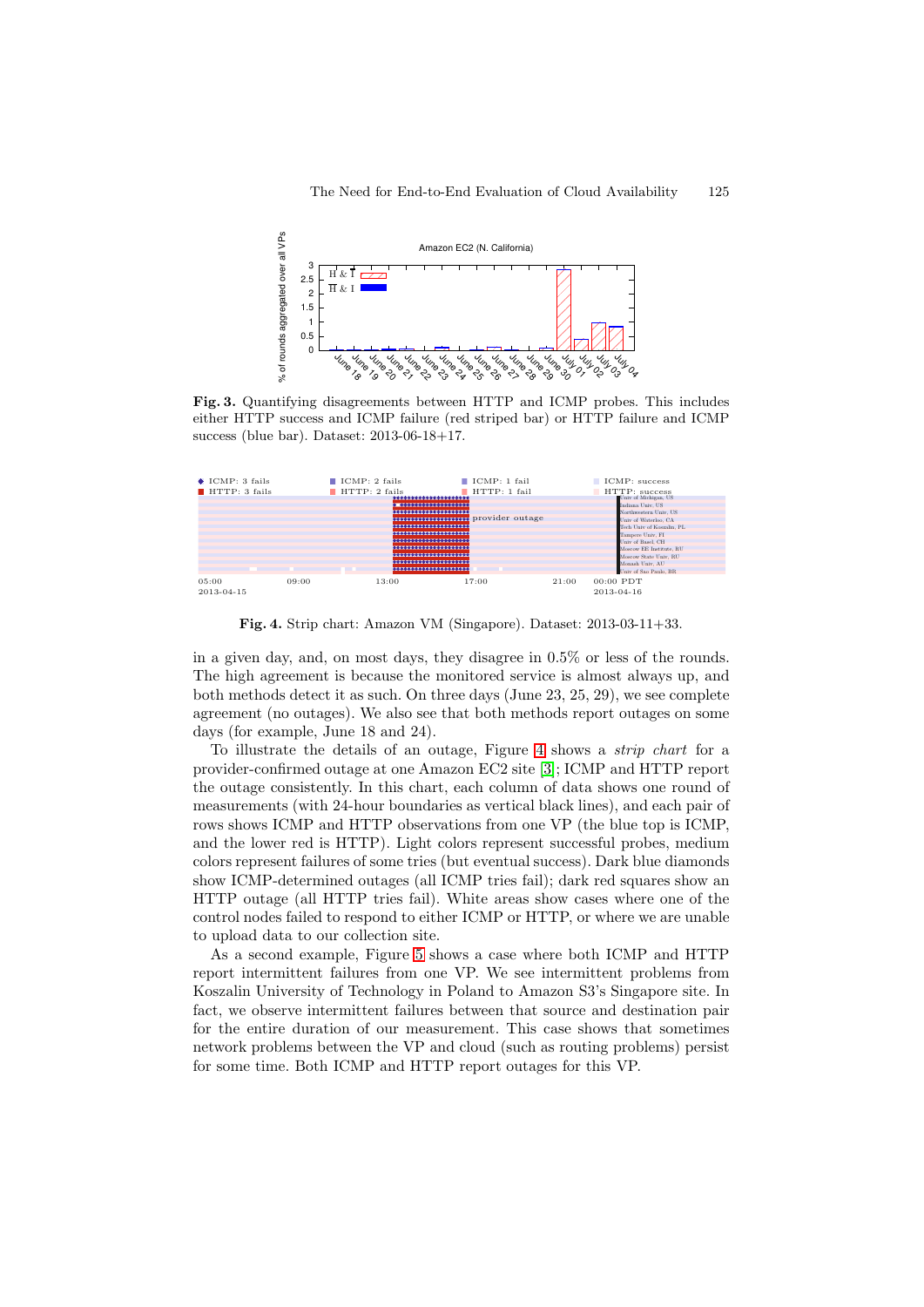| $\bullet$ ICMP: 9 fails<br>$\blacksquare$ HTTP: 9 fails | one VP at Tech Univ of Koszalin, PL<br>shows intermittent failures | $\blacksquare$ ICMP: 0 <fails<9<br><math>\blacksquare</math> HTTP: 0<fails<9<br>two VPs observe a HTTP-only outage</fails<9<br></fails<9<br> | <b>ICMP</b> : success<br>HTTP: success<br>좋은 음식을 쓰는 음식을 보는 | 11 M 18 1                 | Princeton Univ. US<br>Tech Dittitute Koszalin, EL: 11 111<br>Northwestern Univ. US<br>Indiana Univ. US<br>ETHZ, CH<br>Univ of Neuchatel, CH<br>Univ of Basel, CH<br>Zhongshan Univ, CN<br>Moscow EE Institute, RU<br>Moscow EE Institute, RU<br>Moscow State Univ. RU |
|---------------------------------------------------------|--------------------------------------------------------------------|----------------------------------------------------------------------------------------------------------------------------------------------|------------------------------------------------------------|---------------------------|-----------------------------------------------------------------------------------------------------------------------------------------------------------------------------------------------------------------------------------------------------------------------|
| $00:00$ PDT<br>2013-06-23                               | 06:00                                                              | 12:00                                                                                                                                        | 18:00                                                      | $00:00$ PDT<br>2013-06-24 |                                                                                                                                                                                                                                                                       |

<span id="page-7-0"></span>**Fig. 5.** Strip chart: Amazon S3 (Singapore). Dataset: 2013-06-18+75.



<span id="page-7-1"></span>**Fig. 6.** Strip chart: Amazon VM (N. California). Dataset: 2013-06-18+17.

**Method Disagreement:** However, HTTP and ICMP probes can also show disagreement. We see disagreement in 0.01% to 3% of observations, as shown by the stacked bars in Figure [3.](#page-6-0) The source of the disagreement is usually ICMP failures with HTTP success (the bottom, red striped bars), but sometimes ICMP succeeds and HTTP fails (the much smaller blue bars on top).

As a first example where ICMP fails but HTTP succeeds, Figure [6](#page-7-1) shows a case where three Swiss universities could not reach Amazon/VM in California. We see with  $t$  to  $t$  that filtering happens on the return path. Since the three VPs reporting this ICMP-only outage are at different sites in the same country, we hypothesize that reverse path changes–possibly to a path that filtered ICMP– caused the outage. In this case, despite ICMP reporting multiple outages, we can still fetch the data in the cloud, meaning that ICMP over-counts outages.

We also see the reverse case, where HTTP fails but ICMP succeeds, overestimating cloud availability. Figures [5](#page-7-0) and [7](#page-8-0) show two VPs in Russia observing an HTTP-only outage to both Amazon S3 and EC2 in Singapore. We observe route changes before and after the outage, and we confirm our probes (here TCP SYNs) reach the VM and replies are sent but do not reach the VP. We cannot confirm the root cause for this outage, although we guess there may be problems in a load-balancer at the cloud's edge.

## **4.2 Differences between Probing VMs and Storage**

In addition to comparing network and application probing, we also probe different targets: virtual machines and storage. The *target* affects what the probing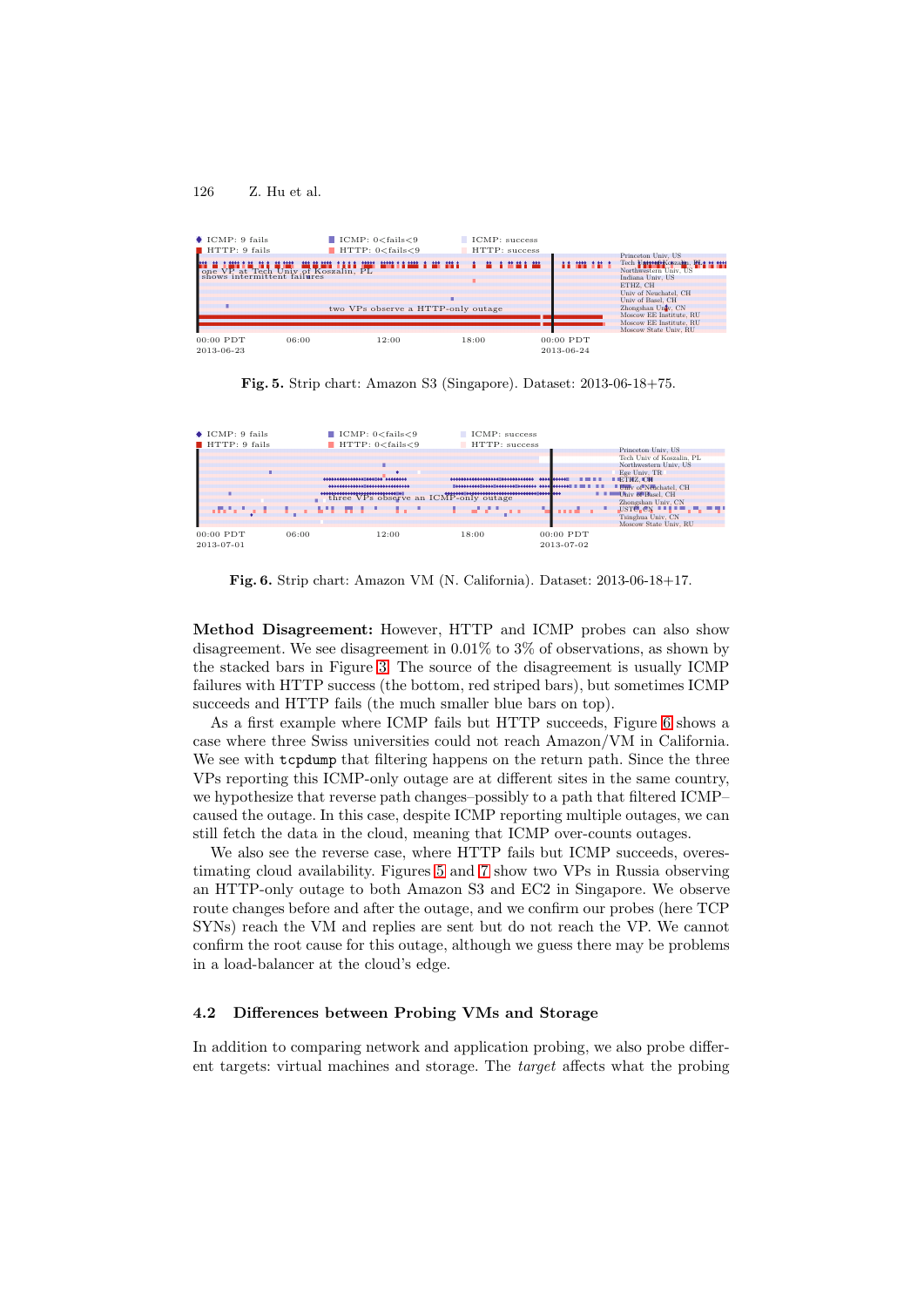

<span id="page-8-0"></span>



<span id="page-8-1"></span>**Fig. 8.** Strip chart: Amazon S3 (Japan). Dataset: 2013-03-11+33.

mechanism sees. We next show that *end-to-end measurements are essential to observe outages in cloud storage* and other systems with complex back-ends.

Figure [8](#page-8-1) shows an outage for Amazon S3 in Tokyo on April 16. Only HTTP measurements detect this outage; ICMP reports that all is well. This outage is confirmed by Amazon outage report [\[3\]](#page-10-8).

To understand this discrepancy, we must consider what exactly ICMP and HTTP measure when observing a storage system. For storage systems, a user accesses a front-end system with a URL, but data retrieval exercises the back-end storage system. ICMP measures only to this front-end, while HTTP provides an end-to-end test, verifying that the storage system is functioning (at least for one stored object). We can therefore infer this outage was *inside* Amazon's storage system and not in the network from the VP to the datacenter. We conclude that *ICMP will overestimate the availability of cloud storage*, supporting our recommendation for *end-to-end outage testing for higher-level cloud services*.

To understand the root cause of these storage outages, we next use errors reported by our storage retrieval tool (curl). We look at the error returned from each failed attempt of storage retrieval from the 2013-06-18+75 storage dataset. We see that most of these (87%) are due to DNS lookup failure, with the second largest cause (10%) due to TCP connection setup failure. In contrast, for VMs (dataset:  $2013-06-18+17$ ), almost all failures (99%) are caused by TCP connection setup failures. All of the storage systems use DNS to map a request into the storage back-end systems. These DNS failures can represent either random loss of the request in the network, or failure of the storage system's DNS mechanism to identify a storage server. Since applications that use cloud storage will follow a similar process as curl which is used in our measurements, these types of outages reflect intermittent problems that should be reported.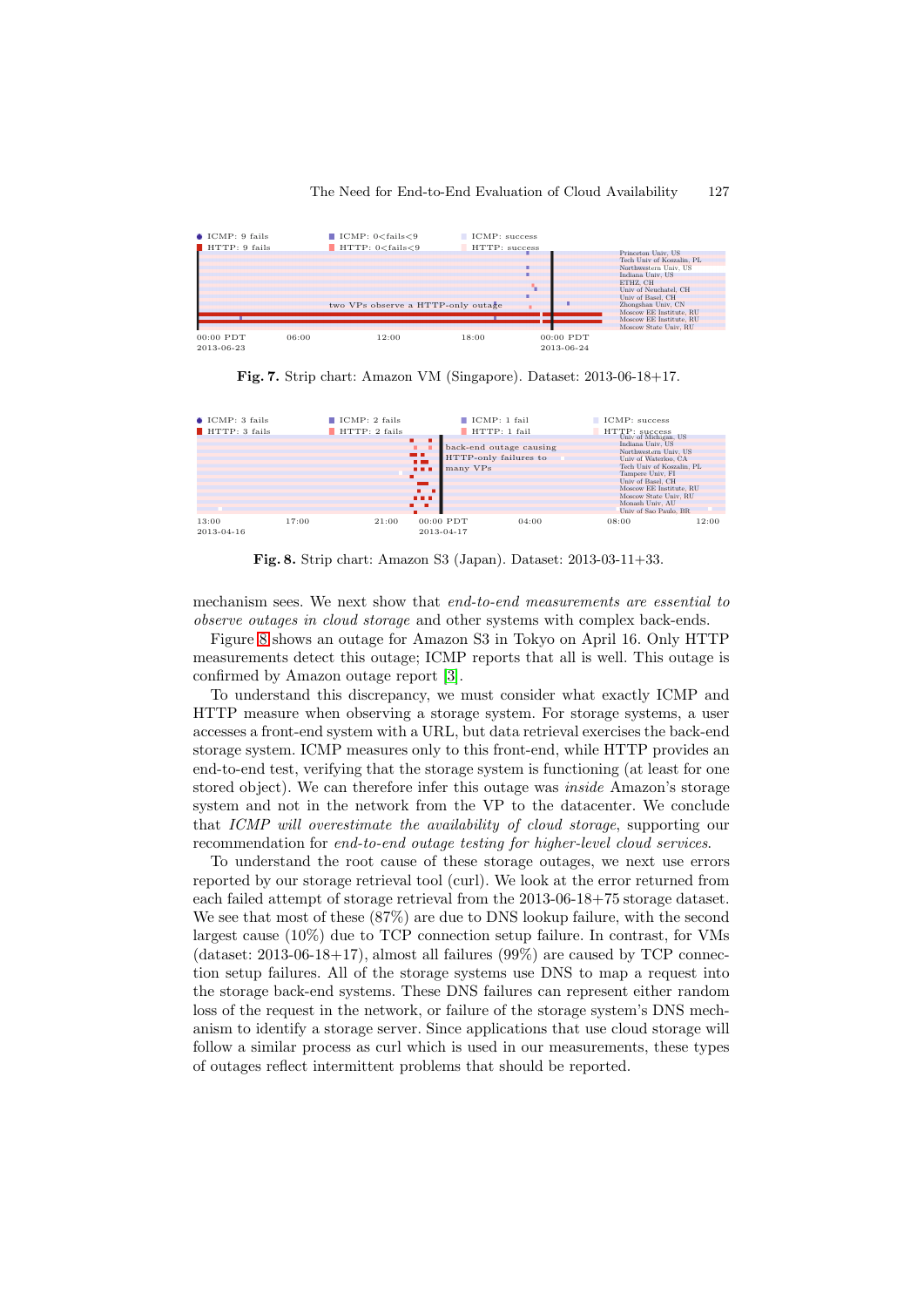Based on our measurement results, we show that ICMP probes can be inaccurate at estimating cloud availability. ICMP is not as robust as application-level measurements such as HTTP. ICMP's failure to solicit a response does not mean that the service is down, so ICMP can *underestimate* availability. At the same time, ICMP can also *overestimate* availability as it measures reachability of the cloud's edge, missing failures in the cloud's back-end. We therefore suggest using application-level probes such as HTTP rather than network-level probes to evaluate cloud reliability; the examples in this section present the motivation for a longer-term study.

## **5 Related Work**

Our work builds upon previous efforts in two broad areas: characterizing the Internet's availability and measurement of cloud services.

**Internet Availability:** To date, a large number of measurement studies have probed the Internet from a distributed set of vantage points in order to characterize the Internet's availability. While some studies rely on passive measurements of Internet traffic to detect the onset of outages (for example, [\[27,](#page-11-8)[4\]](#page-10-9)), such monitoring is possible only by instrumenting a popular service. Therefore, most measurement studies of the Internet's availability have instead relied on continuous probing of a large number of end-hosts. These studies have focused on identifying outages [\[14](#page-10-1)[,23\]](#page-11-3), network failures [\[6](#page-10-10)[,28\]](#page-11-9), characterizing the typical duration of outages [\[14,](#page-10-1)[10,](#page-10-3)[15\]](#page-11-2), and pinpointing their root causes [\[8](#page-10-11)[,13\]](#page-10-12). Some studies have paid particular attention to measurement methodology of paths [\[7\]](#page-10-13) and of the edge [\[23\]](#page-11-3). However, all of these studies have in common a reliance on ICMP-based probes. While ICMP may be necessary for Internet-wide studies, our results show that application-level measurements should be used when possible, and they are essential to understanding availability of cloud services, where ICMP-based probing can both over- and under-predict outages.

**Measurements of Cloud Services:** Some recent work has begun on measure and characterize the performance offered by cloud services. CloudCmp measures the compute, storage, and network performance offered by various cloud services with the goal of enabling application providers to choose from these services [\[16\]](#page-11-10). Others have performed measurements of cloud services in order to determine when it is beneficial for applications to be hosted in the cloud [\[11,](#page-10-14)[21\]](#page-11-11). To the best of our knowledge, we are the first to investigate the methodology of active monitoring of the availability of cloud services. Motoyama et al. pursue a complementary approach of inferring outages from indirect information in Twitter posts [\[20\]](#page-11-12); further investigation is necessary to correlate outages in web services to outages of the underlying cloud services on which they are deployed.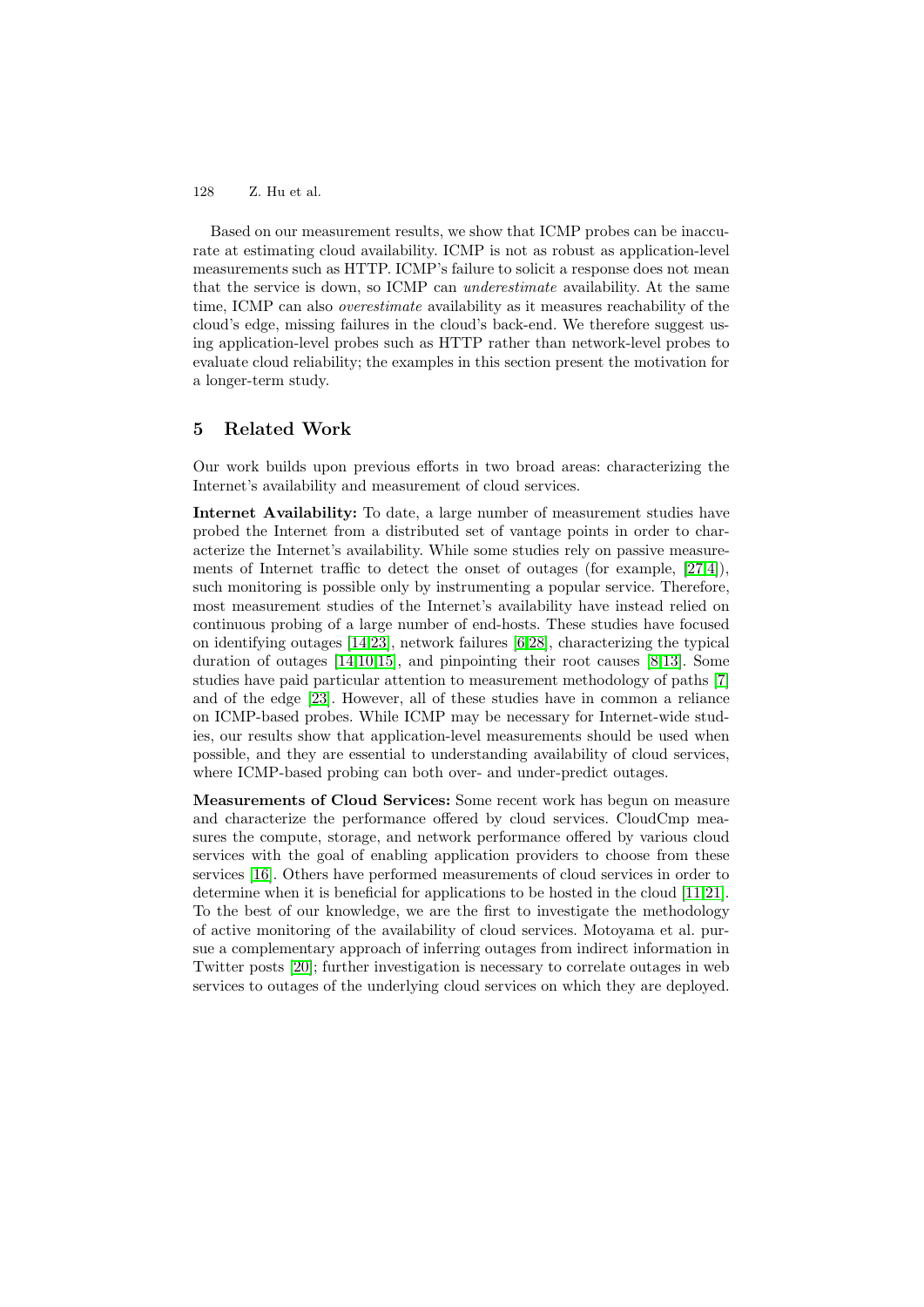# **6 Conclusion**

This paper compared network and application level measurements sensitive of cloud service availability. We compare ICMP and HTTP over two types of services (VMs and storage) and three providers. We find that ICMP can both over- and under-report outages, suggesting that it is important to use end-toend measures (such as HTTP) to best characterize cloud service availability. Our study raises concerns about the use of ICMP for monitoring availability and suggests that earlier results should be revisited. We are using these approaches as part of a long-term study of cloud availability. Part of our ongoing work is to understand cloud availability in order to deploy highly-available systems at low cost across various cloud providers, just as existing work uses multiple providers to provide low latency at low cost [\[26\]](#page-11-13).

# <span id="page-10-4"></span>**References**

- <span id="page-10-5"></span><span id="page-10-0"></span>1. Outages mailing list. Mailing List, <http://www.outages.org>
- 2. Abu-Libdeh, H., Princehouse, L., Weatherspoon, H.: RACS: A case for cloud storage diversity. In: SoCC (2010)
- <span id="page-10-9"></span><span id="page-10-8"></span>3. Amazon. AWS Service Health Dashboard, <http://status.aws.amazon.com/>
- 4. Choffnes, D.R., Bustamante, F.E., Ge, Z.: Crowdsourcing service-level network event monitoring. In: SIGCOMM (2010)
- <span id="page-10-6"></span>5. Chun, B., Culler, D., Roscoe, T., Bavier, A., Peterson, L., Wawrzoniak, M., Bowman, M.: PlanetLab: An overlay testbed for broad-coverage services. In: SIG-COMM CCR (2003)
- <span id="page-10-10"></span>6. Cunha, I., Teixeira, R., Feamster, N., Diot, C.: Measurement methods for fast and accurate blackhole identification with binary tomography. In: IMC (2009)
- <span id="page-10-13"></span>7. Cunha, I., Teixeira, R., Veitch, D., Diot, C.: Predicting and tracking internet path changes. In: SIGCOMM (2011)
- <span id="page-10-11"></span>8. Dhamdhere, A., Teixeira, R., Dovrolis, C., Diot, C.: Netdiagnoser: troubleshooting network unreachabilities using end-to-end probes and routing data. In: CoNEXT (2007)
- <span id="page-10-7"></span>9. Flach, T., Dukkipati, N., Terzis, A., Raghavan, B., Cardwell, N., Cheng, Y., Jain, A., Hao, S., Katz-Bassett, E., Govindan, R.: Reducing web latency: the virtue of gentle aggression. In: SIGCOMM (2013)
- <span id="page-10-3"></span>10. Gummadi, K.P., Madhyastha, H.V., Gribble, S.D., Levy, H.M., Wetherall, D.: Improving the reliability of Internet paths with one-hop source routing. In: OSDI (2004)
- <span id="page-10-14"></span>11. Hajjat, M., Sun, X., Sung, Y.-W.E., Maltz, D., Rao, S., Sripanidkulchai, K., Tawarmalani, M.: Cloudward bound: planning for beneficial migration of enterprise applications to the cloud. In: SIGCOMM (2010)
- <span id="page-10-2"></span>12. Heidemann, J., Pradkin, Y., Govindan, R., Papadopoulos, C., Bartlett, G., Bannister, J.: Census and survey of the visible Internet. In: IMC (2008)
- <span id="page-10-12"></span>13. Javed, U., Cunha, I., Choffnes, D.R., Katz-Bassett, E., Krishnamurthy, A., Anderson, T.: PoiRoot: Investigating the root cause of interdomain path changes. In: SIGCOMM (2013)
- <span id="page-10-1"></span>14. Katz-Bassett, E., Madhyastha, H.V., John, J.P., Krishnamurthy, A., Wetherall, D., Anderson, T.: Studying black holes in the Internet with Hubble. In: NSDI (2008)